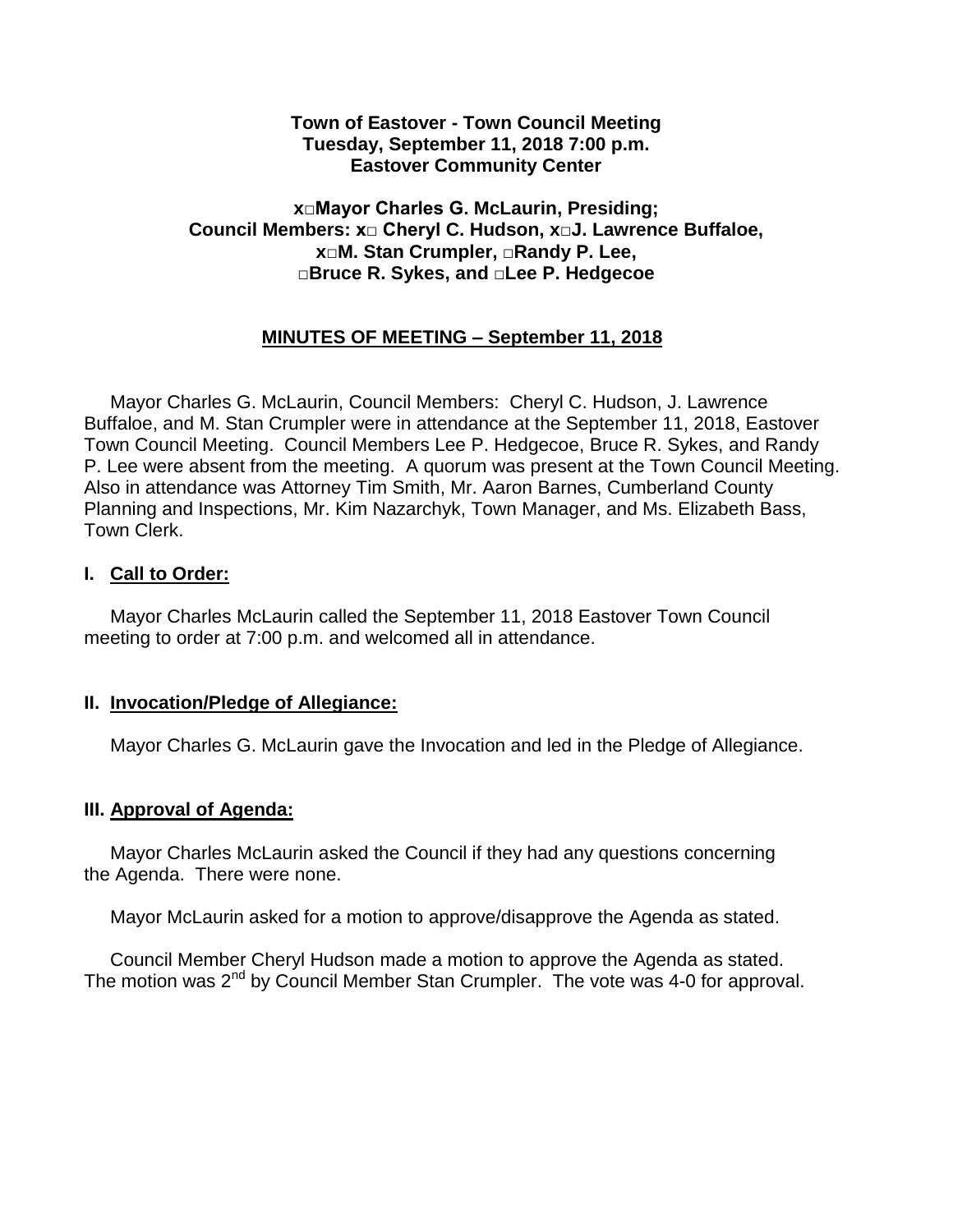# **IV. Public Comments:**

Danny Matthews, 3405 Dunn Road Eastover NC 28312, signed up to speak.

 Mr. Matthews gave an update on how the Eastover Fire Department and Cumberland County are preparing for Hurricane Florence.

- Cumberland County has placed a curfew from dusk to dawn for the whole county
- When the winds reach 45-50mph all rescues will cease
- Any rescue calls made during this time will be placed in a pile and responded to once it is safe for personnel to do so
- The Eastover Fire Department has a high water vehicle, 2 boats, and an ATV to be able to rescue people as needed
- 15 Firemen will be staying at the Eastover Fire Department during the Hurricane
- The Fire Station has generator and will be fully operational
- Mac Williams has been designated as a shelter. The fire department is getting a bus so they can take people to the shelter as needed.

# **V. Consent Agenda:**

- **1. Consider approval of the Minutes for the August 14, 2018 Town Council Meeting.**
- **2. Consider approval of the July, 2018 Financial Reports.**

 Mayor McLaurin asked the Council if they had any questions concerning the Consent Agenda. There were none.

 Mayor McLaurin asked for a motion to approve/disapprove the Consent Agenda as stated.

 Council Member Lawrence Buffaloe made a motion to approve the Consent Agenda as stated. The motion was  $2^{nd}$  by Council Member Cheryl Hudson. The vote was 4-0 for approval.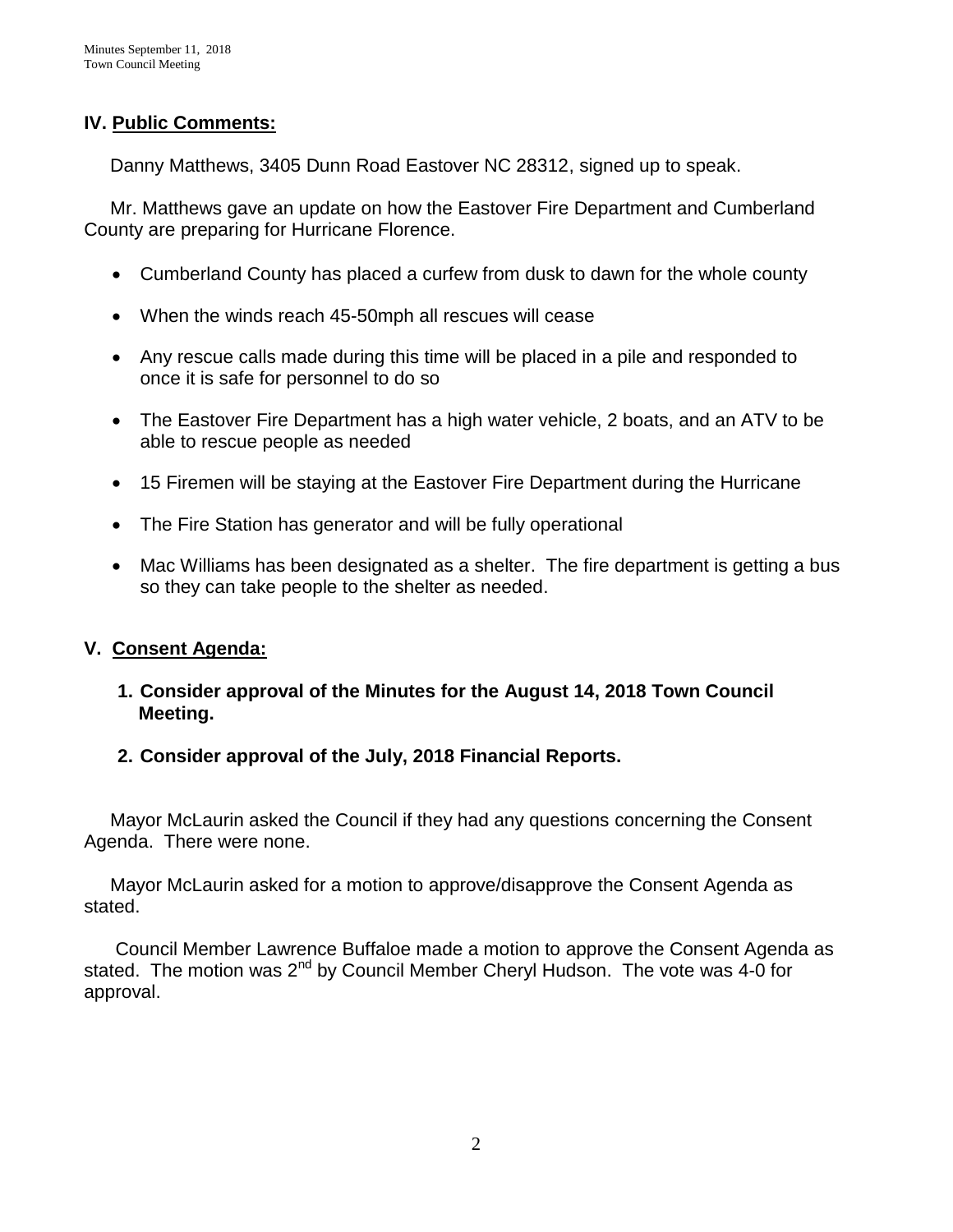## **VI. Discussion Agenda:**

### **Agenda Item #1:**

**CASE NO. 17-055. CONSIDERATION OF THE ABC STORAGE - REVISION; REQUEST FOR A C(P) (CCOD) SITE PLAN REVIEW, COUNTY ZONING ORDINANCE AND EASTOVER SUPPLEMENTAL AMENDMENTS; ZONING: C(P) (CCOD); TOTAL ACREAGE: 4.18 AC. +\-; LOCATION: 3768, 3772 & 3800 DUNN ROAD (US HWY 301). (EASTOVER)**

### **Presented by Mr. Aaron Barnes**

 Mr. Barnes stated the developer is requesting approval of a revision to the July 11, 2017 approval of a mini-warehousing storage facility and subdivision review. The proposed revision will eliminate the subdivision and change the building layout for the proposed miniwarehousing. The previous site had two separate structures (total sq. ft. 13, 800); the new layout will have one larger structure (total sq. ft. 14,800). The developer plans to use the same sign design and location previously approved. This design meets the Eastover Commercial Core Overlay standards. This property will be served by the Eastover Sanitary District.

 After some discussion by the Council, Mayor McLaurin asked if they had any more questions concerning Case No. 17-055. There were none.

Mayor McLaurin asked for a motion to approve/disapprove Case No. 17-055.

 Council Member Cheryl Hudson made a motion to approve Case No. 17-055. The motion was 2<sup>nd</sup> by Council Member Lawrence Buffaloe. The vote was 4-0 for approval.

## **Agenda Item #2:**

#### **Discussion on Eastover Fire Department**

#### **Presented by Attorney Tim Smith**

 Attorney Tim Smith stated that the Town of Eastover and the Eastover Fire Department are two separate entities. For this reason the Town of Eastover would not be able to write an ordinance nor change the tax distribution.

 After some discussion by the Council and Mr. Danny Matthews it was decided that Mr. Kim Nazarchyk would approach Amy Cannon with Cumberland County to address the tax distribution for the Eastover Fire Department.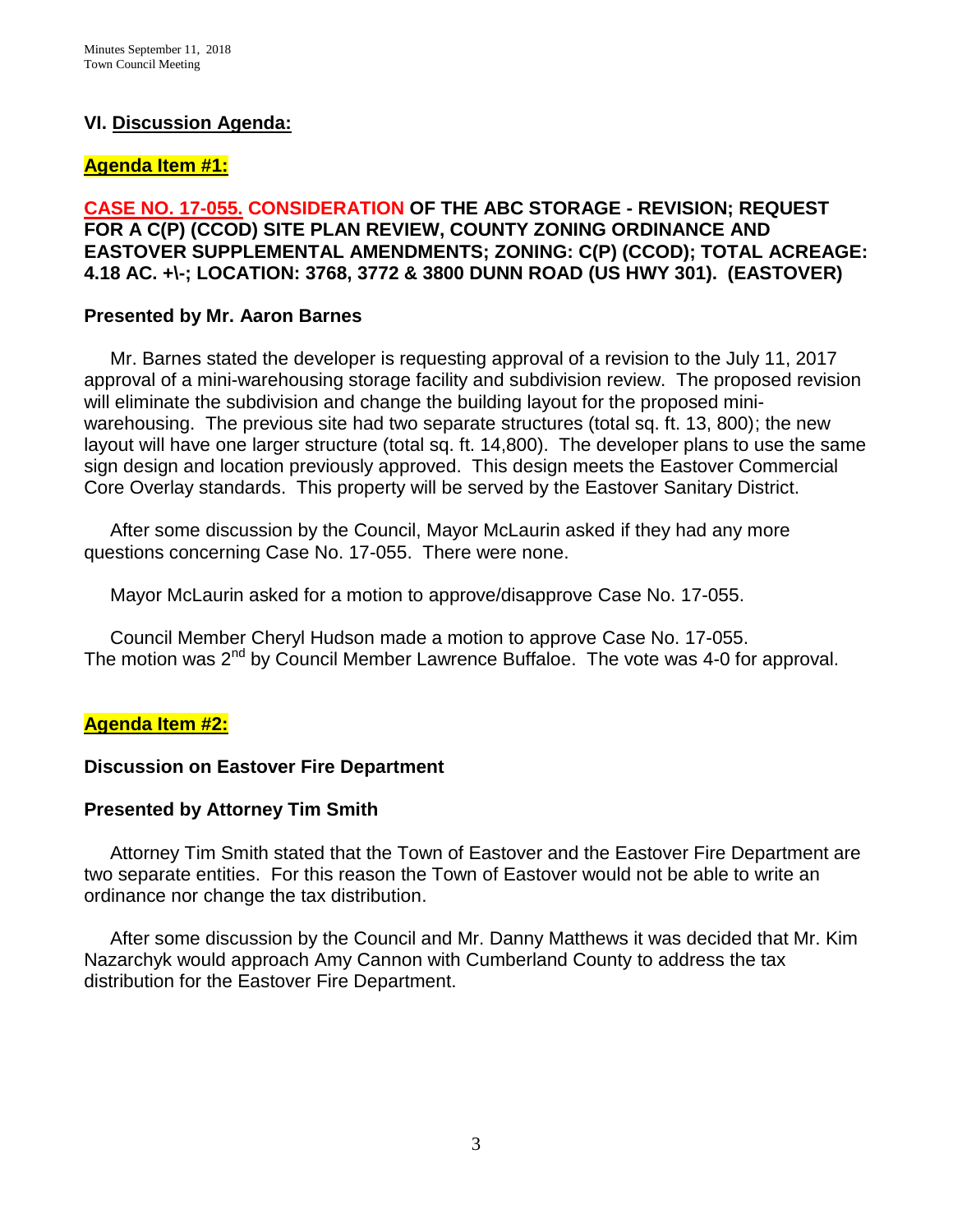### **Agenda Item #3:**

### **Discussion of Emergency Call Boxes at Eastover Ballpark**

#### **Presented by Mr. Kim Nazarchyk**

 Mr. Nazarchyk stated that Fayetteville Cumberland Parks and Recreation would like the Council to place an Emergency Call Box at the Eastover Ballpark. It would be 1 box in 1 location. The cost for this would be \$6,400.00.

 The Council stated that many people have cell phones. They said putting 1 box on a 38 acre park would be an injustice. Right now the park isn't finished and the Council would not know where the best spot to place the box would be.

 Mayor McLaurin asked if they had any more questions concerning the Emergency Call Box. There were none.

 Mayor McLaurin asked for a motion to approve/disapprove the Emergency Call Box at Eastover Ballpark.

 Council Member Lawrence Buffaloe made a motion to disapprove the Emergency Call Box at Eastover Ballpark. The motion was 2<sup>nd</sup> by Council Member Cheryl Hudson. The motion was denied by a vote of 4-0.

#### **VII. Receive Mayor's Update:**

 Mayor McLaurin stated that the Eastover Heritage Day was a success. He said it was a Good Day but it was VERY HOT. He thanked all those involved in making Heritage Day a success.

 Mayor McLaurin stated the walking trails, outdoor pavilion, and tennis courts will improve the park and help in having future events there.

#### **VIII. Receive Town Council Update:**

• None

# **IX. Receive Town Managers Update:**

 Mr. Nazarchyk stated that Cumberland County offices would be closing tomorrow on Wednesday September 12, 2018 at 12:00pm. Mr. Nazarchyk asked the Council if the Eastover Town Hall was to be closed as well. They stated yes.